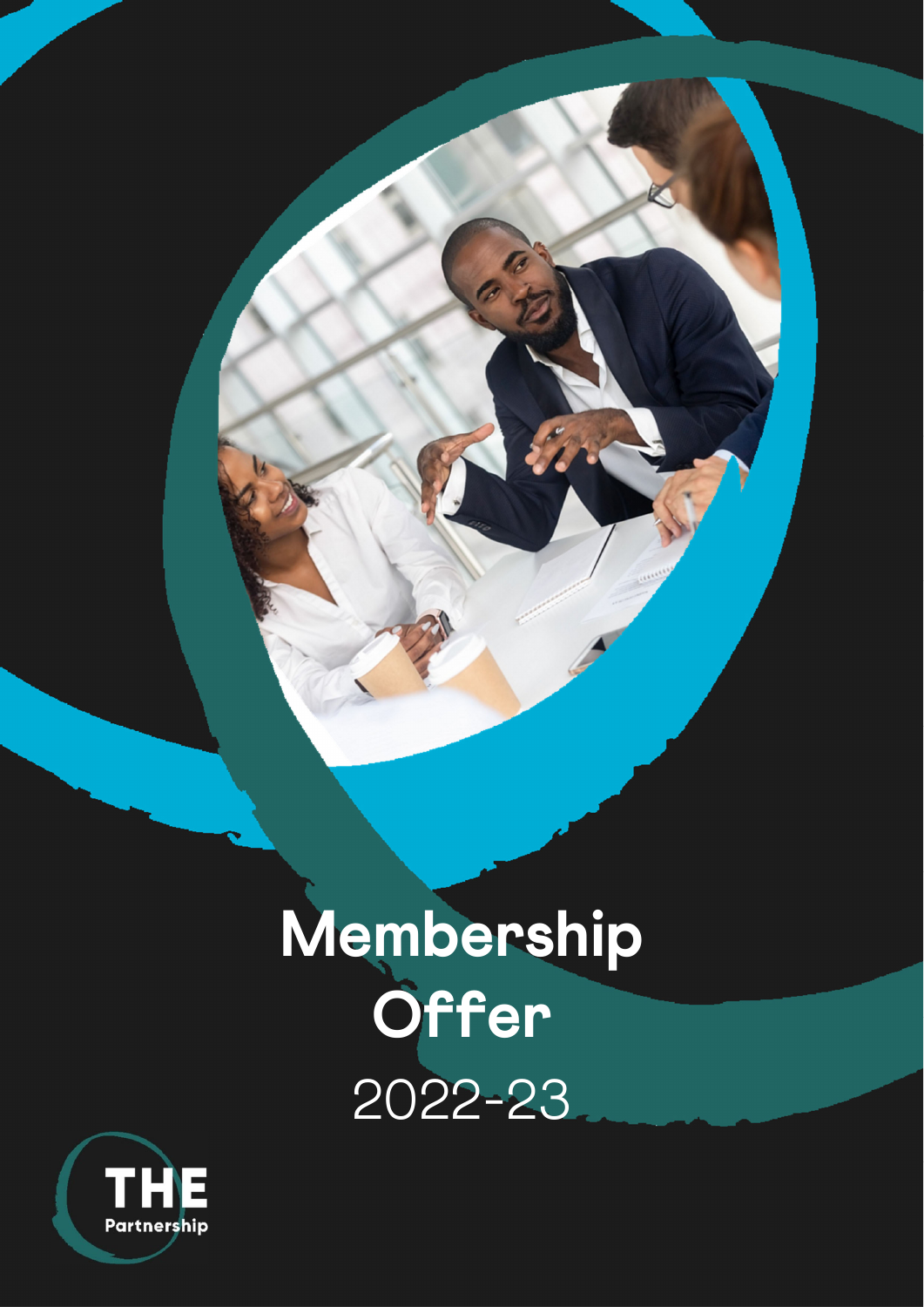## **THE Partnership - a force for improvement**

#### Our Vision

• To support schools to ensure that all children and young people in Tower Hamlets achieve the best possible opportunities, outcomes and life chances

### Our Proposition

- We know there is a better way, but we can't do it alone
- We are laser-focused on creating excellence in learning, teaching and leading, and aim to connect the right people in order to deliver on this mission
- We are single-minded in helping pupils and teachers alike to learn and teach in the most effective way possible and in enabling school leaders to acquire the skills to make a difference
- We do this with people who share our vision, have the same passion as we do, taking bold moves to make progress and see an impact

• To provide school improvement and professional learning services to schools in Tower **Hamlets** 

### Our Key Drivers

- Cultivating trust and collaboration
- Creating excitement about learning, teaching and leadership
- Confidence and capacity building in a school-led system

**"THE Partnership is excellent value for money. It is well led and helps us to be well informed and look to the future. It has become a core support for schools"** 

*Mulberry Stepney Green MCS College*

#### Our Purpose

## **For our Member Schools, we will**

Horizon scan and keep you up to date with regional and national

- Work in a truly collaborative partnership with you
- developments
- $\odot$  Invest in our own professional learning so we are able to give the best possible support, advice and guidance
- Welcome your challenge and feedback
- Conduct ourselves in a way that demonstrates integrity and professionalism
- Deliver a high quality and reliable service
- Respect confidentiality and build relationships on trust
- Respond to requests as promptly as possible

## **We ask our Member Schools to**

Commit to growing the wider system as well as your own school

- 
- Volunteer your time and energy, investing in the wider system
- Collaborate and share knowledge for the benefit of all your colleagues in Tower Hamlets
- Act in the best interests of all schools in Tower Hamlets, building a culture of high trust and support

**"An outstanding offer, exceptionally led. Always innovative….Training is always thoughtful and well planned. The speakers at conference are amazing"** 

*Blue Gate Fields Junior School* 

**"THE Partnership is excellent and has been incredibly useful and supportive"**  *Bowden House School*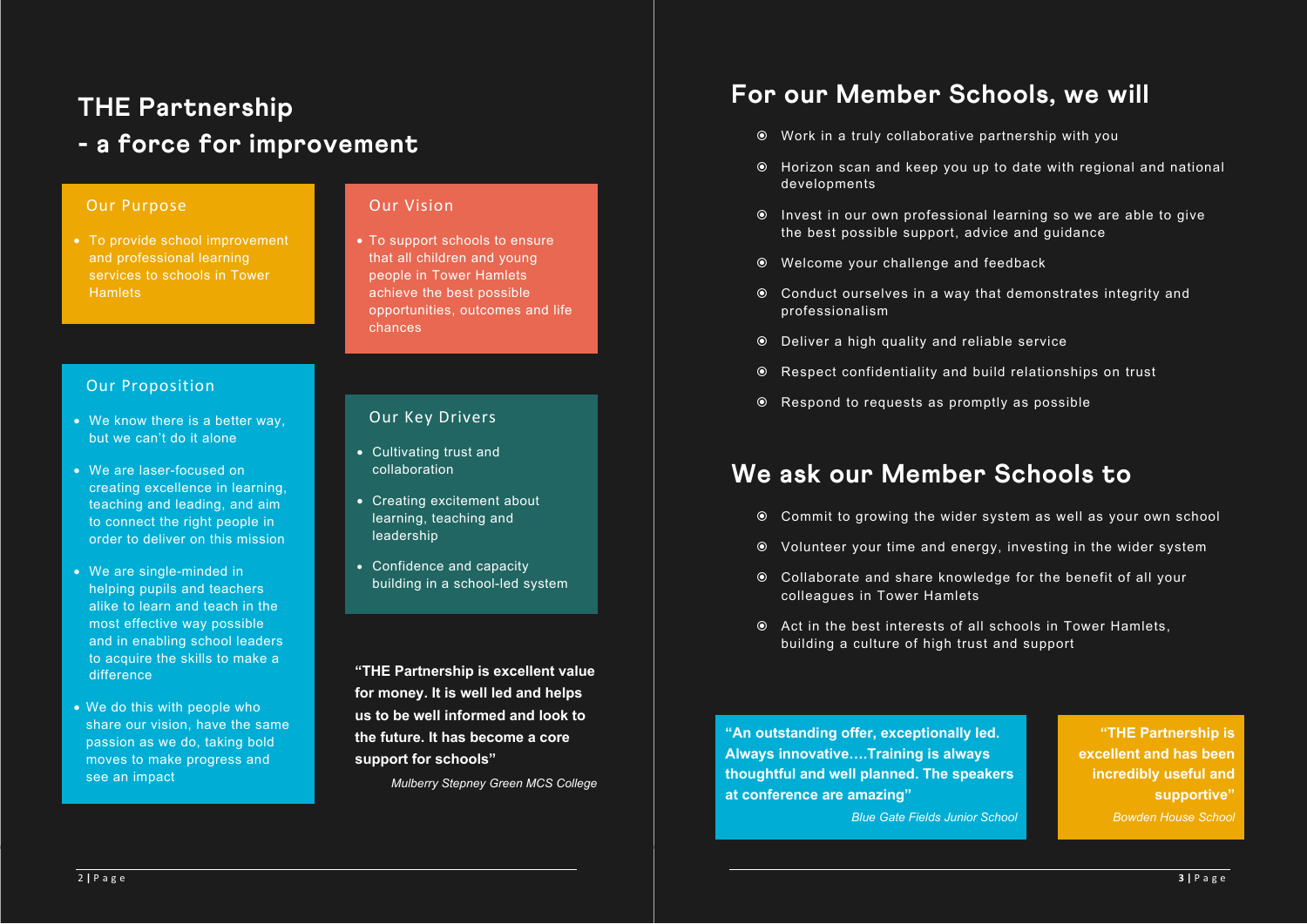

The Partnership exists to support schools to continually strive to be better and we do this in collaboration with the 92 member schools that make up THE Partnership. Our vision is that Tower Hamlets is the best place to learn, teach and lead and our role is to provide the best school improvement support, leadership development and professional learning to realise that ambition.

As a collaborative partnership, we collectively ensure that no school or school leader is left isolated and unsupported; all schools contribute in a way that not only enables them to benefit but also enables the whole partnership to benefit.

At the core of our membership offer is our School Improvement Offer consisting of: Challenge and Support, Knowledge Exchange and Collaborative Research, Leadership Development. This offer builds on, and significantly enhances, the school improvement services provided to maintained schools through a local authority commission. This brochure gives more detail on our School Improvement Offer and explains how it differs from local authority commissioned services.

In addition, schools are able to access significant additional membership benefits by taking advantage of our comprehensive Professional Learning Offer at substantially discounted fees and our wide-ranging Additional Services Offer at discounted rates. A brief summary of these offers is given in this brochure with more detail in the Professional Learning Offer brochure (published termly) and the Additional Services Offer brochure (published annually).

The support of all our member schools in contributing to our whole membership offer has been invaluable, whether through Phase meetings, our Headteacher Reference Group or direct input and feedback from you all. We will, of course, respond to any requests from you as members and seek to adapt our offer throughout the year to meet your changing needs.

> $\checkmark$  Tower Hamlets Education Recruitment Service (THERS)

We are proud to be part of, and working in collaboration with, the Tower Hamlets education community. We look forward to strengthening our partnership and continuing to work together to make a difference to all the children, families and communities we serve.



**Tracy Smith** 

*Executive Director*

## **Our Membership Offer**

### **Summary**

As members of THE Partnership in 2022-23, and in return for an annual subscription fee of £9 per pupil, you will benefit from our high-quality School Improvement Offer as well as access to our Professional Learning Offer and Additional Services Offer at significantly discounted rates.

### **School Improvement Offer**

*All member schools benefit from…* 

#### **Challenge and Support**

- Headteacher Support *inc. Executive Coaching & New Headteacher Support*
- $\checkmark$  Support and Intervention
- On-Demand Advice and Guidance
- $\checkmark$  Keeping in Touch/Communication
- $\checkmark$  Ofsted Inspection Support
- Brokering School-to-School Support

#### **Knowledge Exchange and Collaborative Research**

- $\checkmark$  Peer Learning
- Networks *inc. subject and leadership*
- $\checkmark$  Curriculum Projects and Research
- $\checkmark$  Think Tanks & Roundtable Discussions

#### **Leadership Development**

- Subsidised Conferences *inc. Headteachers' & Deputy/Assistant Heads*
- $\checkmark$  Spotlights
- Governor Development

### **Professional Learning Offer**

*All member schools benefit from…* 

#### **Average fee discounts over 40%**

- $\checkmark$  Early Career Programmes
- $\checkmark$  Classroom Practitioner Training
- $\checkmark$  Leadership Programmes
- $\checkmark$  Conferences

### **Additional Services Offer**

*All member schools benefit from…* 

**Access to Shared Services**

#### **Bespoke support**

- $\checkmark$  Primary Support Packages
- $\checkmark$  Headteacher Appraisal Facilitation
- $\checkmark$  Bespoke Consultancy Support

#### **LA Commissioned Services**

We are commissioned by the local authority to carry out statutory school improvement functions for maintained schools using de-delegated funding. This is based on risk assessment, monitoring and appropriate intervention (see Appendix)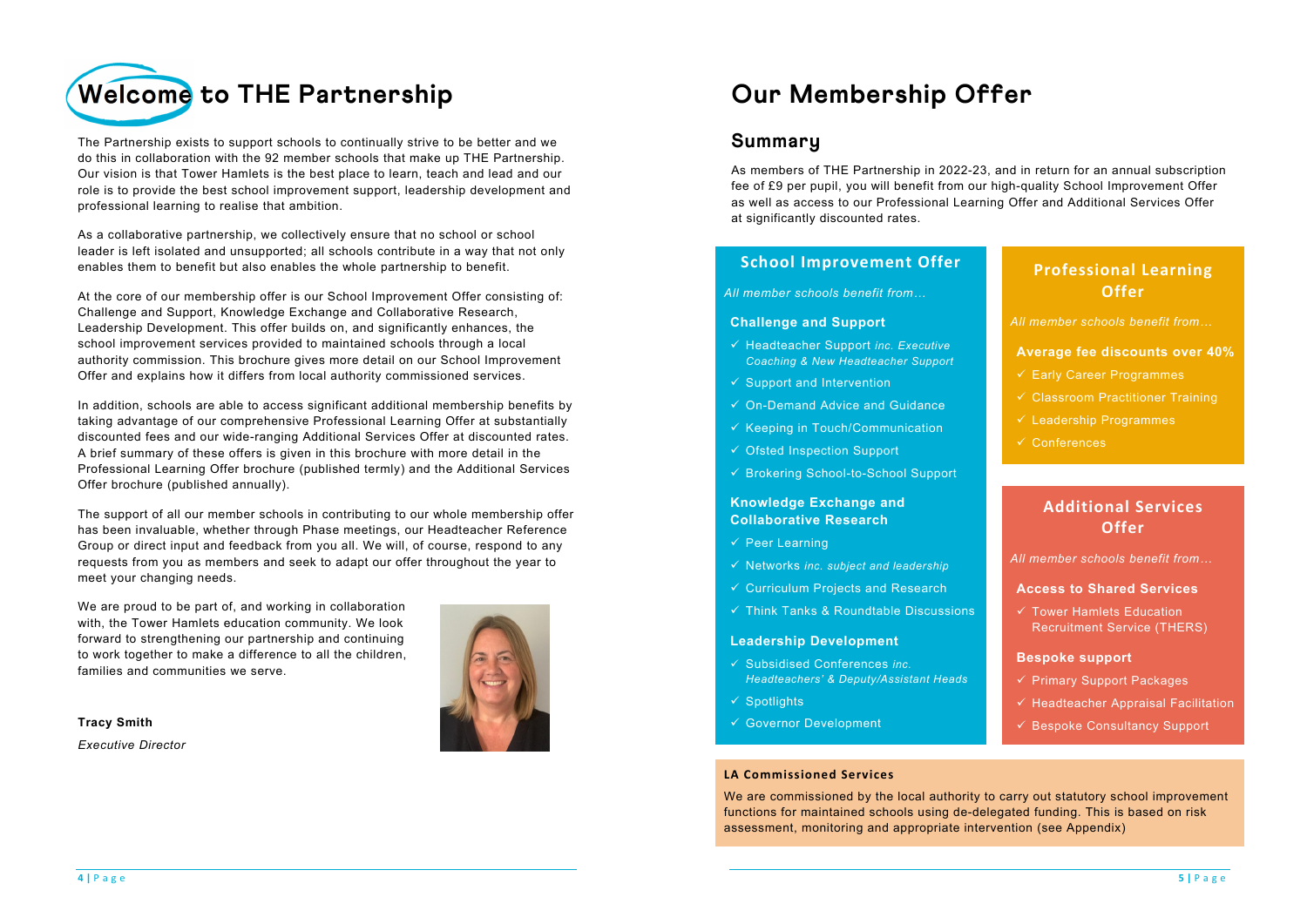### **At A Glance**

|                                                         | <b>THE Partnership</b><br>Membership<br>- All Schools | <b>LA Commissioned</b><br><b>Functions</b><br>- Maintained Schools <sup>1</sup> |
|---------------------------------------------------------|-------------------------------------------------------|---------------------------------------------------------------------------------|
| <b>Challenge and Support</b>                            |                                                       |                                                                                 |
| <b>Executive Coaching for Headteachers</b>              | $\checkmark\checkmark\checkmark$                      |                                                                                 |
| Enhanced Support for New (Y1/2) Headteachers            | $\checkmark\checkmark\checkmark$                      |                                                                                 |
| Support and Intervention (C&S / TIG)                    | $\checkmark\checkmark\checkmark$                      |                                                                                 |
| On-Demand Support, Advice and Guidance                  | $\checkmark\checkmark\checkmark$                      |                                                                                 |
| Keeping in Touch/Communication                          | $\checkmark\checkmark\checkmark$                      |                                                                                 |
| Ofsted Inspection Support (Continuous)                  | $\checkmark\checkmark\checkmark$                      |                                                                                 |
| Ofsted Inspection Support (Inspection Meetings)         |                                                       | $\checkmark\checkmark\checkmark$                                                |
| <b>Risk Assessment</b>                                  |                                                       | $\checkmark\checkmark\checkmark$                                                |
| Comparative Data Analysis                               |                                                       | $\checkmark\checkmark\checkmark$                                                |
| Leadership Consultancy                                  |                                                       | $\checkmark\checkmark\checkmark$                                                |
| KS1/2 Teacher Assessment Moderation                     |                                                       | $\checkmark\checkmark\checkmark$                                                |
| <b>Brokered Support</b>                                 | $\checkmark\checkmark\checkmark$                      |                                                                                 |
| Knowledge Exchange & Collaborative Research             |                                                       |                                                                                 |
| Peer Learning                                           | $\checkmark\checkmark\checkmark$                      |                                                                                 |
| Networks (Subject, Leadership & Others) <sup>2</sup>    | $\checkmark\checkmark\checkmark$                      |                                                                                 |
| Curriculum Projects and Research                        | $\checkmark\checkmark\checkmark$                      |                                                                                 |
| Think Tanks and Roundtables                             | $\checkmark\checkmark\checkmark$                      |                                                                                 |
| <b>Leadership Development</b>                           |                                                       |                                                                                 |
| Subsidised Conferences <sup>2</sup>                     | $\checkmark\checkmark\checkmark$                      |                                                                                 |
| Leadership Spotlights                                   | $\checkmark\checkmark\checkmark$                      |                                                                                 |
| Sustainable Leadership Task & Finish Group              | $\checkmark\checkmark\checkmark$                      |                                                                                 |
| BAME Leadership Strategy Steering Group                 | $\checkmark\checkmark\checkmark$                      |                                                                                 |
| Governor Development                                    | $\checkmark\checkmark\checkmark$                      |                                                                                 |
| <b>Professional Learning</b>                            |                                                       |                                                                                 |
| Average 40% discounted fees <sup>2</sup>                | $\checkmark\checkmark\checkmark$                      |                                                                                 |
| <b>Additional Services</b>                              |                                                       |                                                                                 |
| Temporary staffing cost savings from THERS <sup>3</sup> | $\checkmark$ $\checkmark$ $\checkmark$                |                                                                                 |
| Bespoke support                                         | $\checkmark\checkmark\checkmark$                      |                                                                                 |

- \* All Headteachers will benefit from the opportunity to work with one of our Leadership Coaches. These are all ex-Headteachers or experienced system leaders who are working across the country
- Every Headteacher receives three coaching sessions per year
- Coaching sessions are conducted online or face-to-face to meet Headteachers' needs

1Academies can purchase these services if required

 $2$ Non-members pay full fees/rates  $3$ THERS not available to non-members



### **Challenge and Support**

We provide challenge and support to all our member schools, regardless of where they are in their improvement journey. Benefits to member schools include:

#### **Executive Coaching for Headteachers**

We believe in the transformational impact of coaching. Given the significant challenges and pressures that Headteachers continue to be under in 2022, we will again be providing access to coaching as part of our membership offer.

#### **Enhanced Support for New Headteachers**

Taking on a headship is both exciting and challenging. We understand the need for advice and to have access to colleagues who can help you. We believe it is vital to be part of a supportive and collaborative network of Headteachers as you start your headship. New Headteachers will benefit from an excellent induction and support package covering the first two years of headship, including:

- $\star$  New Headteacher Induction Programme
- $\star$  Headteacher mentor and buddy from within our member schools
- \* New Headteacher network 'Meet Ups'
- $\star$  3 additional Leadership Consultant visits in each of the first two years
- ★ 3 additional Executive Coaching sessions in each of the first two years

#### **On-demand Support, Advice and Guidance**

We understand the importance of being able to get in touch to seek advice on a range of issues. Being a member of THE Partnership means you are never alone - we are always at the other end of an email or phone. We will try to provide the support, advice and guidance you need or will signpost you to the right agencies or people to help if we believe that will provide the best solution.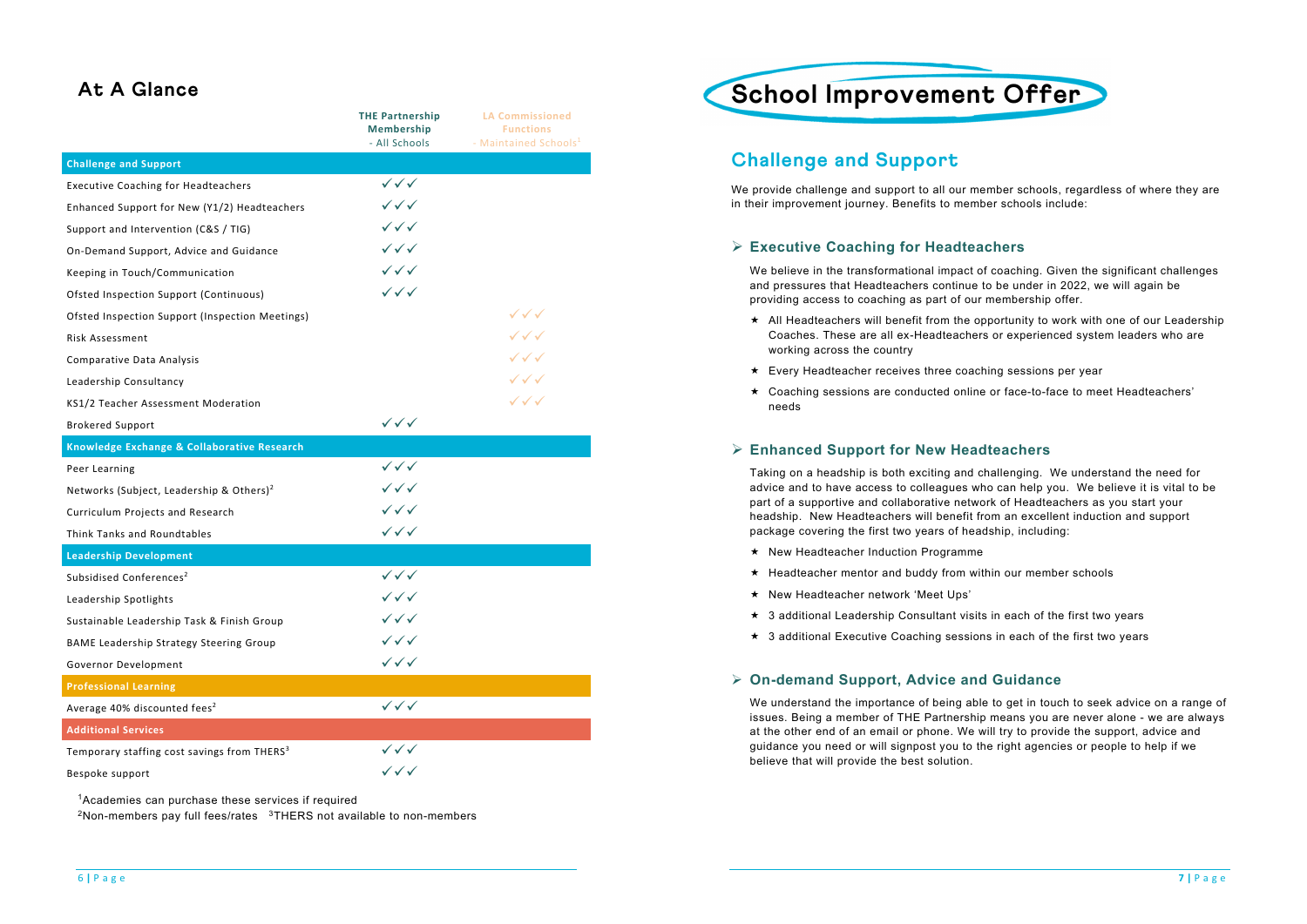$\star$  All member schools are strongly encouraged to play an active role in a Peer Learning

#### **Keeping in Touch/Communication**

- Regular Keep in Touch (KiT) bulletins including DfE, Ofsted and Public Health updates
- \* The fortnightly THEP Bulletin with information about training and events
- Regular THE Partnership Headteacher Meetings including leadership thinking and practical takeaways
- $\star$  Headteacher virtual coffee mornings responsive to your needs
- $\star$  Increasing use of social media and online forums

Our 2021 survey identified that what members most value from us is communication keeping in regular touch and providing opportunities for you to connect and keep in touch with each other. This highly valued member service will continue in 2022-23 through:

- Regular Ofsted Briefings and updates on the Inspection Framework
- $\star$  Summaries of Ofsted research reviews and dissemination of other information published by Ofsted
- Sharing of learning and intelligence from recent member schools' inspections
- On-call responses to queries from schools anticipating an Ofsted inspection
- $\star$  Support with preparation for inspection, including the Ofsted pre-inspection telephone call
- $\star$  On-call support during your inspection

#### **Ofsted Inspection Support**

Drawing on the wealth of experience in our team, including first-hand and recent inspection experience, we will continue to support member schools as they prepare for Ofsted inspections, through:

#### **Brokering Support**

We believe that a school-led system is the best way to improve outcomes for all young people in Tower Hamlets and so, if the need arises, we use our knowledge of all member schools to broker school-to-school support, finding the best partnership for you. If appropriate, we will also draw upon our wide pool of high-quality and vastly experienced associate consultants and networks.

### **Knowledge Exchange and Collaborative Research**

We are committed to promoting collaboration and joint practice development between our member schools particularly where they may be working on similar projects or tackling common challenges. Learning with, and from, each other is a cornerstone of our work as a professional learning community and helps build capacity in the system. All our 90+ member schools have exemplary practice to share, through:

#### **Peer Learning**

We believe that schools thrive when they learn from and with each other in a spirit of trust and collaboration. Peer learning is integral to effective collaboration and is complementary to other components of our school improvement offer. In 2022-23, our Peer Learning Model will continue to focus on a thematic approach to facilitate sharing practice and learning from each other collaboratively, whereby:

Working within clusters enables colleagues to build professional networks, engage in

- process with 77% of all our member schools engaged in 2021-22
- joint-problem solving and share best practice
- support
- $\star$  Facilitated groups of schools and leaders are able to explore in depth particular themes of school improvement, similar to the Remote Learning Peer Review groups in early 2021

Peer Learning enables schools to bring in externality and peer-to-peer challenge and

#### **Networks**

Working as part of a collaborative subject network provides a rich opportunity to share good practice, build expertise and keep up to date with the latest developments in curriculum areas. Leadership networks provide the space for colleagues to challenge and support each other. All network meetings provide excellent professional learning and information-sharing opportunities and include:

- $\star$  5 Primary subject networks
- $\star$  6 Secondary subject networks
- $\star$  6 Leadership networks
- Secondary Headteachers' Collaborative
- $\star$  Special Schools Learning Partnership

Member schools are able to access all networks FREE of charge – even if you only have 3 staff attending network meetings, membership will save your school £1,000 a year. For those networks led by our member schools, an annual payment is made to schools for each network lead.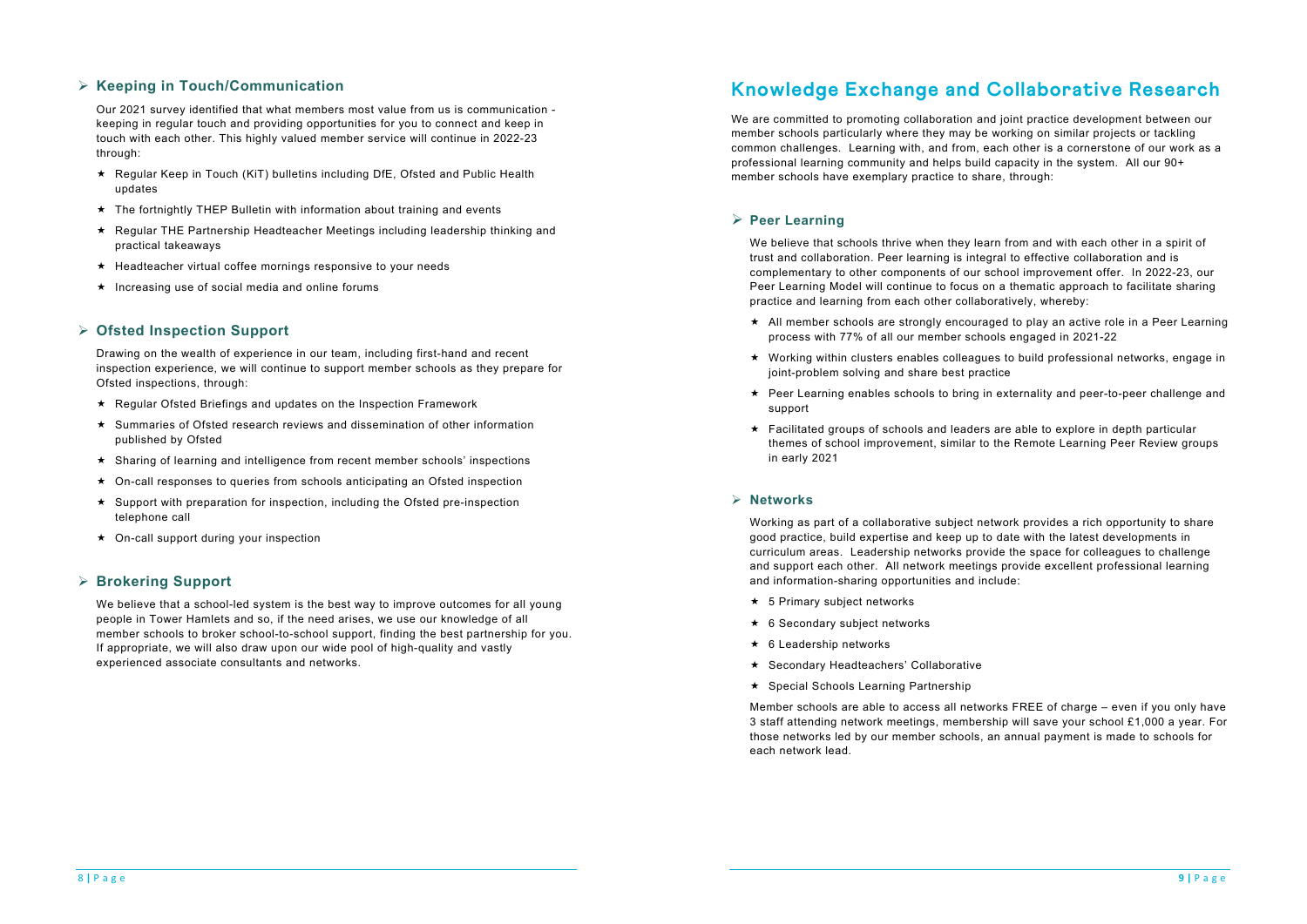#### **Curriculum Projects and Research**

We believe in the value of evidence-based school improvement strategies and will seek out and create opportunities for schools to be involved in a range of projects.

Over the last two years, working with nationally recognised experts, our member schools have had the opportunity to participate in a range of projects including in grammar, oracy, mathematics, science, history and geography. Research undertaken in some of these projects has been published and disseminated.

We intend to offer further project opportunities to our member schools in 2022-23.

#### **Think Tanks & Roundtable Discussions**

We will provide opportunities to engage in Think Tanks and collaborative Roundtable events and, where possible, include leading educationalists and policy makers.

Our partnership with Sam Freedman enables us to horizon-scan and explore the education context with termly Think Tanks.

Previously, we have also had Sir Tim Brighouse, Mick Waters, Sir Kevan Collins, Sir Alasdair Macdonald, Maggie Farrar and Dame Alison Peacock join our discussions.

#### **Leadership Development**

We are committed to creating an environment where Tower Hamlets is the best place in the country to grow and be challenged as a leader and teacher. To this end, we are committed to designing and offering a high-quality professional learning offer for all our schools. Alongside the leadership programmes included in our Professional Learning Offer, we provide the following opportunities through the Service Improvement Offer:

#### **Leadership Conferences**

We are delighted to work together with the Headteachers' Committee in supporting the annual Tower Hamlets Headteachers' Conference. The programme for 2022 will be decided later in the year but we will work with the Headteachers' Committee to provide another strong line-up and we will continue to subsidise the cost of attending for Headteachers of member schools.

As part of our commitment to developing a sustainable leadership pipeline in Tower Hamlets we hosted our first Assistant and Deputy Headteachers' Conference in February 2022 with Mary Myatt and Jaz Ampaw-Farr as our keynote speakers. We will work with our primary and secondary leadership networks to plan our next conference in 2022-23.

#### **Leadership Spotlights**

 $\star$  Appropriate Body registration including access to a named contact and advice line for support and guidance for both Induction Tutors and ECTs

Following the success of these events over the past two years, we will continue to run them in 2022-23. The aim of Spotlight events is to bring colleagues from member schools together to explore in-depth an element of leadership thinking and current research. These online, hour-long events help us to feed our leadership learning and share ideas with colleagues in breakout rooms. At a time when so much of our energy gets drawn down and in, Spotlights are designed to help you look up and out. Recent themes have included Courageous Conversations and Self-Evaluation.

#### **Sustainable Leadership Task and Finish Group**

We know that as many as 40% of school leaders, nationally, have indicated that they intend to leave the profession in the next 3-5 years (*T. Greany et al 2021*). This group, made up of current Headteachers and senior leaders from our member schools is working to explore how we retain our current school leaders and develop our talent pipeline of future school leaders effectively.

#### **BAME Leadership Strategy Steering Group**

Building a workforce of school leaders that reflect the diversity of our communities is a priority for Tower Hamlets. This group, made up of current Headteachers and senior leaders from Tower Hamlets is exploring the barriers, challenges and opportunities for BAME colleagues and how we can grow this talent pool, ensuring that school leadership is an exciting and desirable ambition for which they are prepared and equipped.

#### **Governor Development**

We work in partnership with Tower Hamlets Governor Services to offer all our schools professional learning for Governors that focuses school improvement including leadership, including:

- Holding your school leaders to account: data, evidence, support & challenge
- Understanding school finances
- $\star$  Ofsted and governance
- Workshops at the Annual Governors Conference



### **Discounted Professional Learning**

We are committed to providing the highest quality professional learning that supports schools to drive improvement, train and develop staff and provide professional challenge. What's more, member schools benefit from access to our high-quality professional learning at significantly discounted fees – on average, over 40% below non-member prices. Our 'Professional Learning Offer' brochure is published termly and contains a wide range of programmes, workshops and events, including:

#### **Early Career Programmes**

For teachers at the start of their career, we currently offer: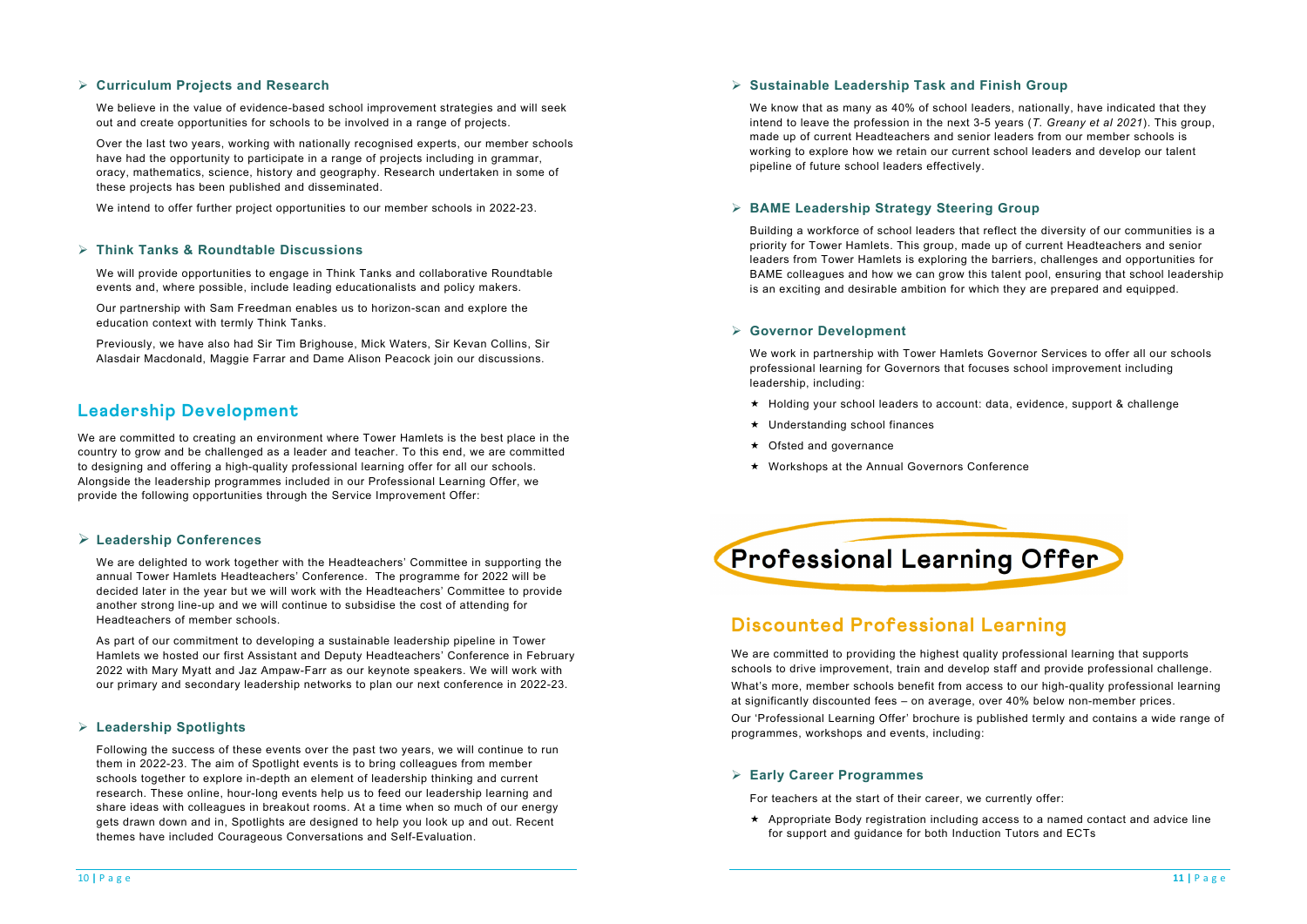- A Primary Enhanced ECT Induction Offer, working in collaboration with East London Teaching School Hub, covering the first two years of teaching
- Free membership of the Chartered College of Teaching for all ECT Induction programme participants
- Primary and Secondary bespoke sessions for teachers to strengthen and develop pedagogy

- Subject knowledge development in key areas such as English, Mathematics and Science
- New subject knowledge development courses in the wider curriculum, in response to the Education Inspection Framework and, specifically, 'deep dives'
- $\star$  Phonics and Early Reading training
- $\star$  Moderation training and understanding national expectations

#### **Classroom Practitioner Training**

Our primary team offer a range of training courses to support classroom practice including:

- $\star$  High Performance Leadership
- $\star$  Future Headteachers
- $\star$  Next Generation Senior Leaders
- LEAD (Leadership Exploration and Development) for Middle Leaders
- $\star$  BAME Leaders
- $\star$  Primary Subject Leadership
- Leadership Lab Series including Leading People and Leading Change
- $\star$  Heading On for school leaders exploring life after headship
- Empowering Leadership: Influencing Through Coaching

#### **Leadership Programmes**

From aspiring through to experienced school leaders, at middle or senior levels, our leadership programmes encourage colleagues to work with their peers from within Tower Hamlets and beyond. We offer programmes for colleagues at all stages of their leadership journey, including:

#### **School Business Manager Support**

In addition to supporting the work of the SBM Forum, we work with School Business Managers to offer professional learning that meets their needs.



### **Access to Shared Services**

We are committed to working with our member schools to identify opportunities for them to benefit from access to shared services that deliver improved quality and reduced cost.

#### **Tower Hamlets Education Recruitment Service (THERS)**

In September 2020, through our contract with Reed Specialist Recruitment Ltd, our member schools were given access to THERS. THERS is a managed service meeting schools' temporary staffing requirements: short-term and long-term, teaching and nonteaching. Schools are charged fixed rates by all the agencies that are part of the service and, in the first year of operation, schools who accessed the service saved around a quarter of a million pounds. All our member schools are free to access THERS at any time but it is not available to non-member schools.

### **Bespoke Support**

We offer a range of additional services that are continually being adapted and enhanced to meet the expressed needs of our schools. We make use of our own team, our experienced, quality assured associates and the pool of high-quality leaders already working within our schools to support the delivery of these services.

Whilst these services are additional to those provided as part of schools' membership of THE Partnership, our member schools normally benefit from being able to access these services at lower rates than non-member schools.

Our 'Additional Services Offer' brochure is published annually and contains details of the additional services we offer, including:

#### **Primary Support Packages**

These are accessed by over two-thirds of our primary schools. As a result of feedback, we have received from schools, we are adapting and updating our primary support packages for 2022-23 to provide even more cost-effective, focused support.

#### **Headteacher Appraisal Facilitation**

An increasingly popular service, we offer preparation for and meeting with the Headteacher through to a review meeting with Governors and a summary report.

#### **Headteacher Appointment Packages**

A new service offering a range of support from assisting with shortlisting to organising assessments to managing the whole process.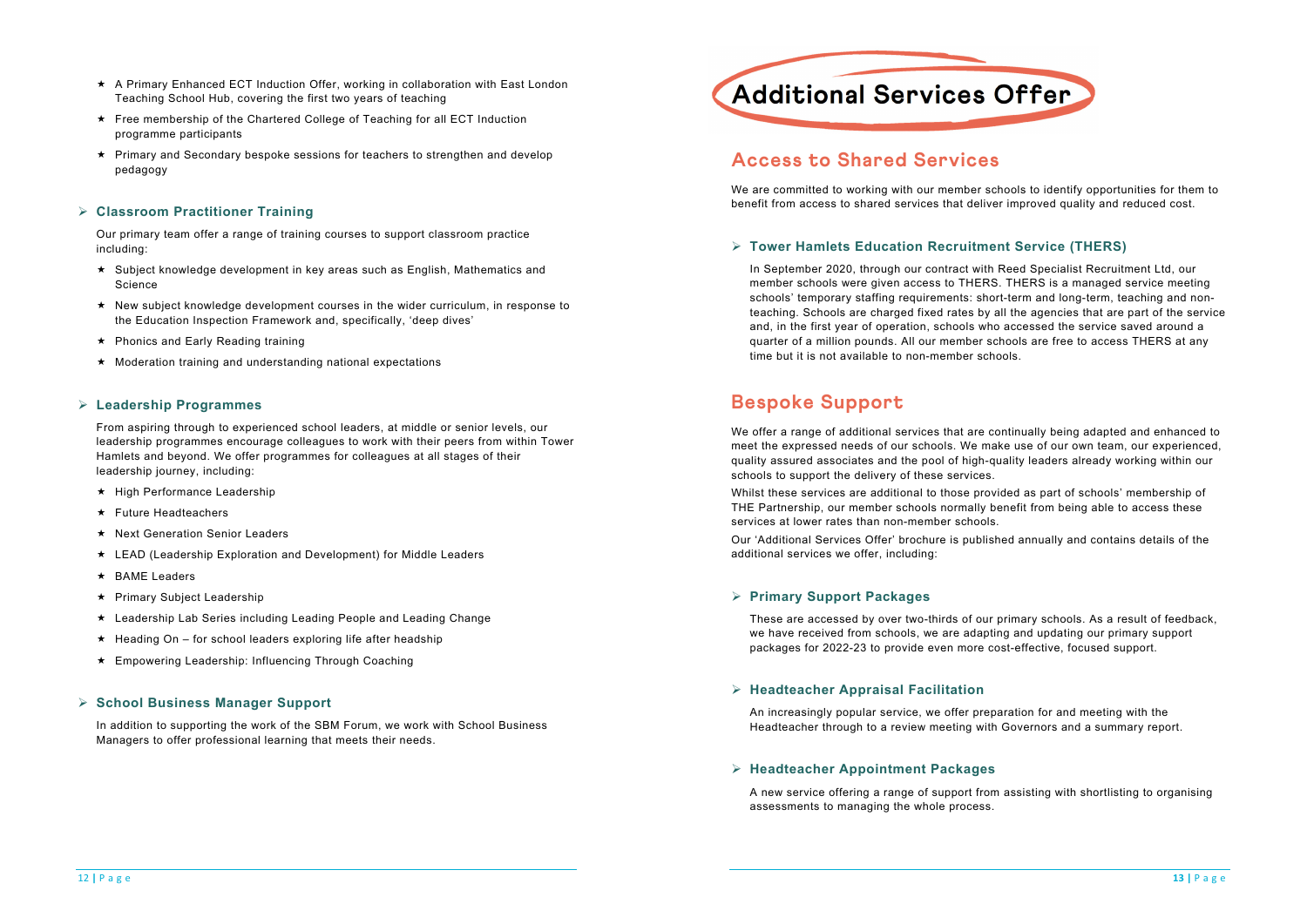$\star$  Data headlines will be provided towards the end of the Summer Term for primary and

### **Bespoke Support cont./**

#### **Leadership Coaching Packages**

We offer 1-2-1 coaching support with leaders and staff at all levels to reflect on their leadership and improve performance.

#### **Additional Leadership Consultant Visits**

Schools can purchase additional Leadership Consultant support to address specific issues such as Ofsted readiness, mentoring, coaching, data evaluation or support with recruitment of key posts.

#### **Focussed Reviews**

- Working with two school SLTs to explore together high-performance leadership (six 0.5-day sessions across the school year)
- $\star$  Developing scripts and scaffolds for all leaders in a school around the theme of Courageous Conversations
- Working with individual school SLTs to develop how they work as a team
- ★ Group Coaching for SLTs
- $\star$  Middle Leader development
- $\star$  1-2-1 leadership coaching for senior leaders
- $\star$  Facilitating SLT strategic away days

Bespoke reviews to meet a specific need identified by the school. Examples include external validation of an area of the Ofsted framework or a theme identified in your selfevaluation. Reviews include verbal feedback and a written summary including agreed actions for further improvement.

#### **Bespoke Training and Development**

Increasingly schools are asking us for bespoke leadership development and professional learning inputs. Examples include strategic away days for leadership teams, leadership development programmes for senior and middle leaders, staff INSET days and governing body training.

Examples from 2021-22 include:

- $\star$  1.5 days per year (one half-day visit per term)
- $\star$  The first visit includes a diagnostic review to establish and agree priorities for the year ahead

- $\star$  Regular updates on statutory primary assessments
- SATs papers
- Moderation visits to 25% of schools for KS1 teacher assessment in reading, writing and mathematics and 25% of schools for KS2 teacher assessment in witing





We are commissioned by LB Tower Hamlets to carry out its statutory school improvement function for maintained schools. From 2022-23 this will be funded through de-delegation. The commission includes:

#### **Risk Assessment**

- $\star$  A desktop analysis and review of a school's data
- $\star$  A comprehensive school risk assessment

#### **Comparative Data Analysis Pack**

- by the end of August for secondary
- $\star$  A data analysis pack for all maintained schools, including student level analysis, to support collaboration and school improvement

#### **Leadership Consultancy**

#### **Ofsted Inspection Support**

- ★ Meeting with the Lead Inspector
- $\star$  Attendance at the feedback meeting

#### **Primary Assessment, Monitoring & Moderation**

Monitoring visits to 10% of schools delivering the Phonics Screening Check and KS2

#### **Headteacher Recruitment**

 $\star$  Attendance at the final interview stage